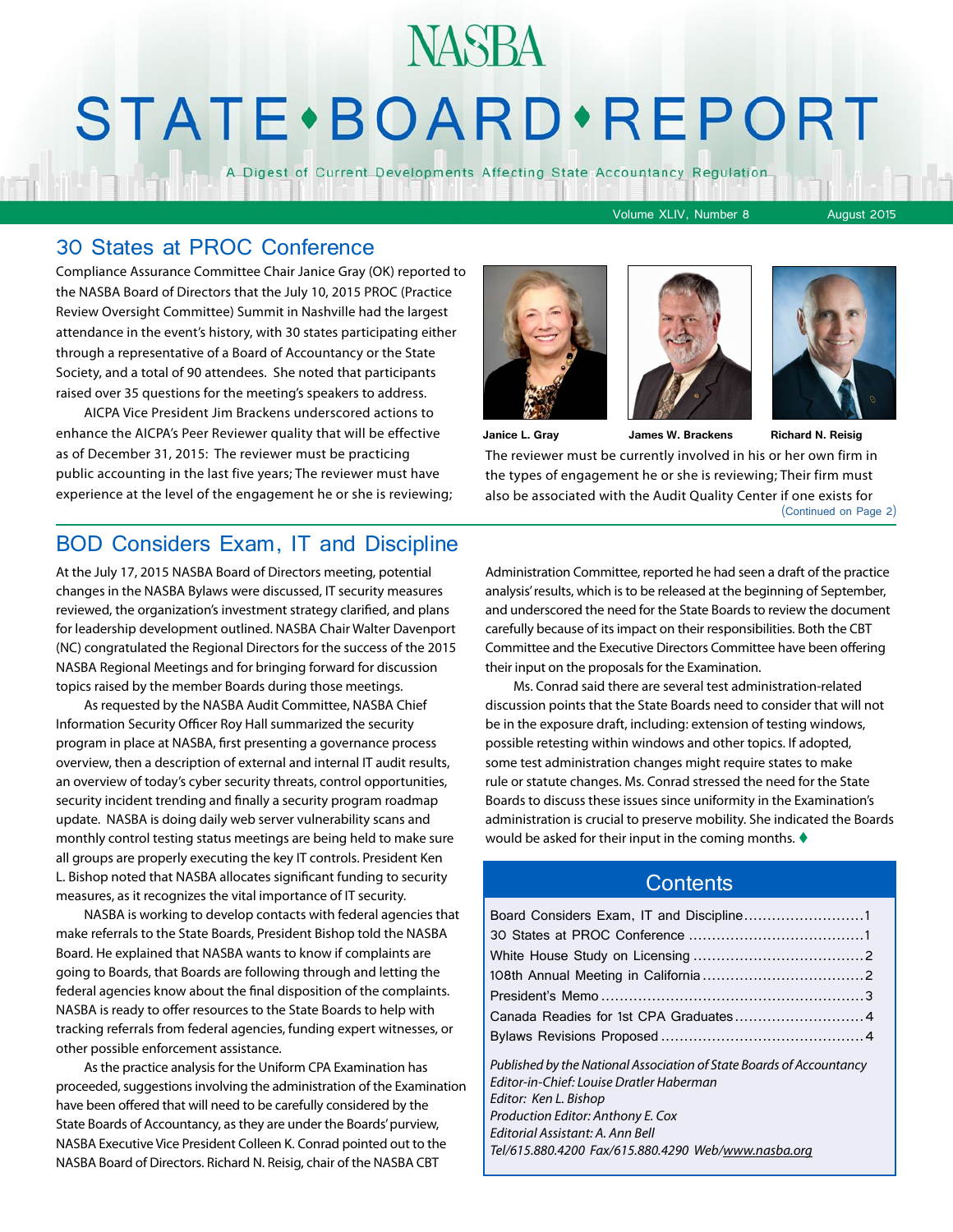#### <span id="page-1-0"></span>White House Study on Licensing

As more than one-quarter of U.S. workers now require a license to do their jobs, the White House issued a report on July 28 on "Occupational Licensing: A Framework for Policymakers," calling for state legislators to adopt reforms that promote "a more careful and individualized approach to occupational regulation that takes into account its costs and benefits, and harmonizes requirements across State Lines." This would result in "making it easier for qualified workers to find jobs and move where they choose, increasing access to essential goods and services, and lessening heavy burdens on certain populations, such as military families, immigrants, and individuals with criminal records." The report was prepared by the Department of the Treasury Office of Economic Policy, the Council of Economic Advisers and the Department of Labor.

At NASBA's 2015 Eastern Regional Meeting, a member of the D.C. Board of Accountancy asked what other states are doing about licensing individuals with criminal convictions. The Boards represented had varying responses. According to the White House report: "In half the States, applicants can be denied a license due to any kind of criminal conviction, regardless of whether it is relevant to the license sought or how long ago it occurred. It often takes six months to a year for some States to simply review an applicant's criminal history and make an initial determination about whether she qualifies for a license." Bloomberg BNA reported that as of January 2015, new laws and policies had been enacted in 13 states that require employers to remove questions about whether a prospective employee has a criminal record.

About 35 percent of military spouses in the labor force are working in professions that require state licenses or certification

#### PROC Conference (Continued from Page 1)

that practice area; and The reviewer must maintain certain levels of performance.

Mr. Brackens also told the PROC Summit that the AICPA Peer Review Board is considering: strengthening the Peer Review's approach to evaluating the design of a firm's quality control system; enhancing requirements for corrective action when a peer reviewer detects certain non-conforming engagements; and streamlining the removal of firms from the Peer Review program should they fail to properly complete required corrective actions.

NASBA Director-at-Large Richard N. Reisig (MT) discussed how the State Board's Peer Review Oversight Committee can work more effectively utilizing the Facilitated State Board Access program. Mr. Reisig encouraged the State Boards to be "nimble enough to revise what we have," to take advantage of the improvements AICPA is making in the Peer Review Program. He observed some peer reviewers are feeling unappreciated and are getting out of performing reviews. While the loss of some reviewers would not be a bad thing, Mr. Reisig said, "We are asking them to do this job for us. We need to have them have faith in the system." He proposed each State Board consider holding a forum with their peer reviewers to let them know they are appreciated and what the Board needs them to do.

Through the AICPA's Facilitated State Board Access program, Boards can obtain the current and prior copies of a firm's system or and these people are ten times more likely to have moved across state lines in the last year than their civilian counterparts. Michelle Obama's and Jill Biden's request at the February 2012 National Governors Association meeting to streamline occupational licensing



for service members, veterans and their families has met with success: The report finds that all 50 states had streamlined the process for spousal licensing by May 2015.

The White House report observes: "Licensing requirements often make it difficult for immigrants to work in fields where they have valuable experience and training. This deprives the U.S. market of a large share of their skills, and makes it difficult for these workers to make their full contribution to the workforce." The NASBA/ AICPA International Qualifications Appraisal Board continues to consider pathways for the State Boards of Accountancy to recognize substantially equivalent non-U.S. professionals.

Although the report recognizes that licensing reform takes place at the state level, it points out: "The President's FY2016 Budget includes \$15 million in new discretionary funding at the Department of Labor to identify, explore, and address areas where licensing requirements create barriers to labor market entry or labor mobility." The first round of grants are expected to go toward developing cross-state reciprocity and another portion would go to discovering criteria that identify occupations for which licensing is not justified. A second round of grants will go to states that are working to reduce licensing barriers.  $\blacklozenge$ 

engagement peer review report, Ms. Gray explained. They can also run other reports including: enrolled firm report; firms expanding access report; accepted reviews report; pass with deficiencies or fail report; firms by report grade; and dropped and terminated firms report. Additional information about the FSBA can be obtained through [http://www.aicpa.org/interestareas/peerreview/resources/](http://www.aicpa.org/interestareas/peerreview/resources/transparency/oversight/pages/oversightvisitr) [transparency/oversight/pages/oversightvisitresults.aspx](http://www.aicpa.org/interestareas/peerreview/resources/transparency/oversight/pages/oversightvisitr)

Colonel Francis X. Ryan's presentation on "Peer Review Oversight: The Final Line of Defense in Protecting the Public" did an excellent job of shining a light on the significance of being on a not-for-profit board, Ms. Gray reported to the NASBA Board. She observed that 22 State Boards now have PROCs, but all jurisdictions should have one.

"There are so many differences among the states and the way their PROCs work," Ms. Gray told the NASBA Board. "I firmly believe in the PROC concept if the PROC can provide information for the State Board to follow up with remediation if necessary."  $\blacklozenge$ 

#### 108th Annual Meeting in California

It is not too early to start making plans to attend NASBA's 108th Annual Meeting to be held in the Laguna Cliffs Marriott in Dana Point, CA, October 25-28, 2015. Check www.nasba.org for details.  $\blacklozenge$ 

kita'nı dan közülünen bita'nı dan kitab üna bita'nı dan kitab dana bita'nı da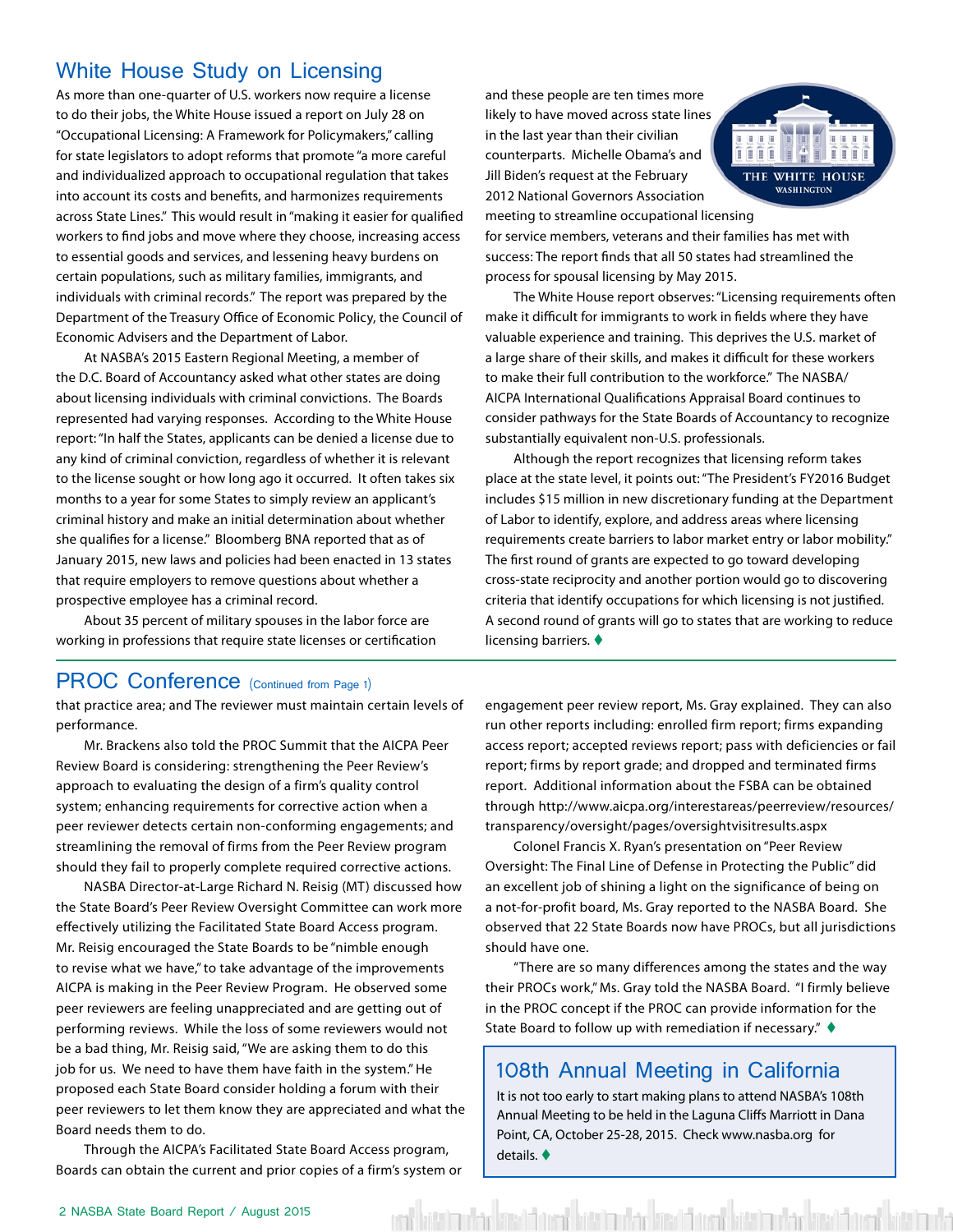# PRESIDENT'S MEMO

### **World's Premier Accounting Credential = U.S. CPA**

Some of you may have flinched a bit when you read the title of this month's *President's Memo.* For many of us who have been associated with the regulation of the accounting profession for years, any promotion of the profession was considered conflicting — and for a few it bordered on heresy or hubris. Some might question why, at a time when there is public scrutiny of the profession with concerns being raised about audit quality and investor confidence, would the President of NASBA make such a declaration. As a high profile friend in the U.S. accounting profession recently commented to me, "The quality of audits performed by U.S. CPA firms is still the highest in the world." In fact he is correct. The benchmark of audit quality, whether admitted to or not by the rest of the planet, is auditing performed by U.S. CPA firms.

I am not too far out on a limb here. I recently returned from meetings with Japanese and Chinese educators and regulators. The constant and recurring theme of those meetings was the recognition of the premier status of the U.S. CPA, even compared to their native credentials. Students



**Ken L. Bishop President & CEO**

and practitioners in both countries testify to the importance of acquiring a U.S. CPA license. Interestingly, the message from Asia echoed what I have heard from the United Kingdom, that our failure to promote and protect the U.S. CPA credential, and our willingness to allow the use of credentials that are confusingly close to the regulated credential, could ultimately damage credibility and harm the public.



 As I reported at the June Regional Meetings, the volunteer members of the NASBA Strategic Planning Task Force for the first time included the importance of maintaining the CPA candidate pipeline as one of our priorities. Recognizing and articulating that most of the work performed by U.S. CPA firms is the best in the world can go a long way toward continuing to attract the best and brightest to the profession.

 I should be clear that my assertions are in no way acceptance of insufficient and/or bad work. In fact, in the U.S. regulatory structure, mediocre and technically deficient work is not accepted. The State Board regulatory system is formidable. The U.S. CPA credential has grown to its dominant global role under that regime, while much of the rest of the world has seen inferior credentials gain practice privileges, including attest and audits, which has resulted in loss of consumer confidence and reliance.

For decades, Boards of Accountancy have successfully worked to protect the public from individuals or firms that have attempted to use any credential, title or designation that was likely to have been confused with "Certified Public Accountant" or "CPA." We should anticipate and be prepared for attempts to weaken both our resolve and ability to maintain that protection. This morning, I looked through some websites hawking accounting credentials and they all contained a common message: They use words like "inevitable change," "specialization" and "ethics" to justify, promote and sell their credential.

I am reminded of an event I attended a while back where an "accountant" handed his business card to another attendee. The card contained a string of credentials, abbreviations and letters. After a bit, the confused recipient of the card asked, "So are you a CPA?" A moment passed before the accountant responded, "No. I could never pass that @#%^ test!"

Supplementary credentials may be desirable and useful for designating specializations, but without being linked to the bedrock core of a "CPA" and the integrity of being part of a robust, disciplined and regulated profession, they are just letters on a card. That is unless these credentials are given a toe-hold in the U.S. and lead to the chipping away of the value and relevance of "CPA." It has happened elsewhere. It remains an important part of the role of the State Boards of Accountancy to protect the U.S. CPA credential, the world's premier accounting credential. That's not to promote the profession -- but to protect the public.

*Semper ad meliora (Always toward better things).*

en L. Bohop

*— Ken L. Bishop President & CEO*

stöd fram filmað þóður ístöd fram filmað þóður ístöd fram filmað þóður ístöd fra